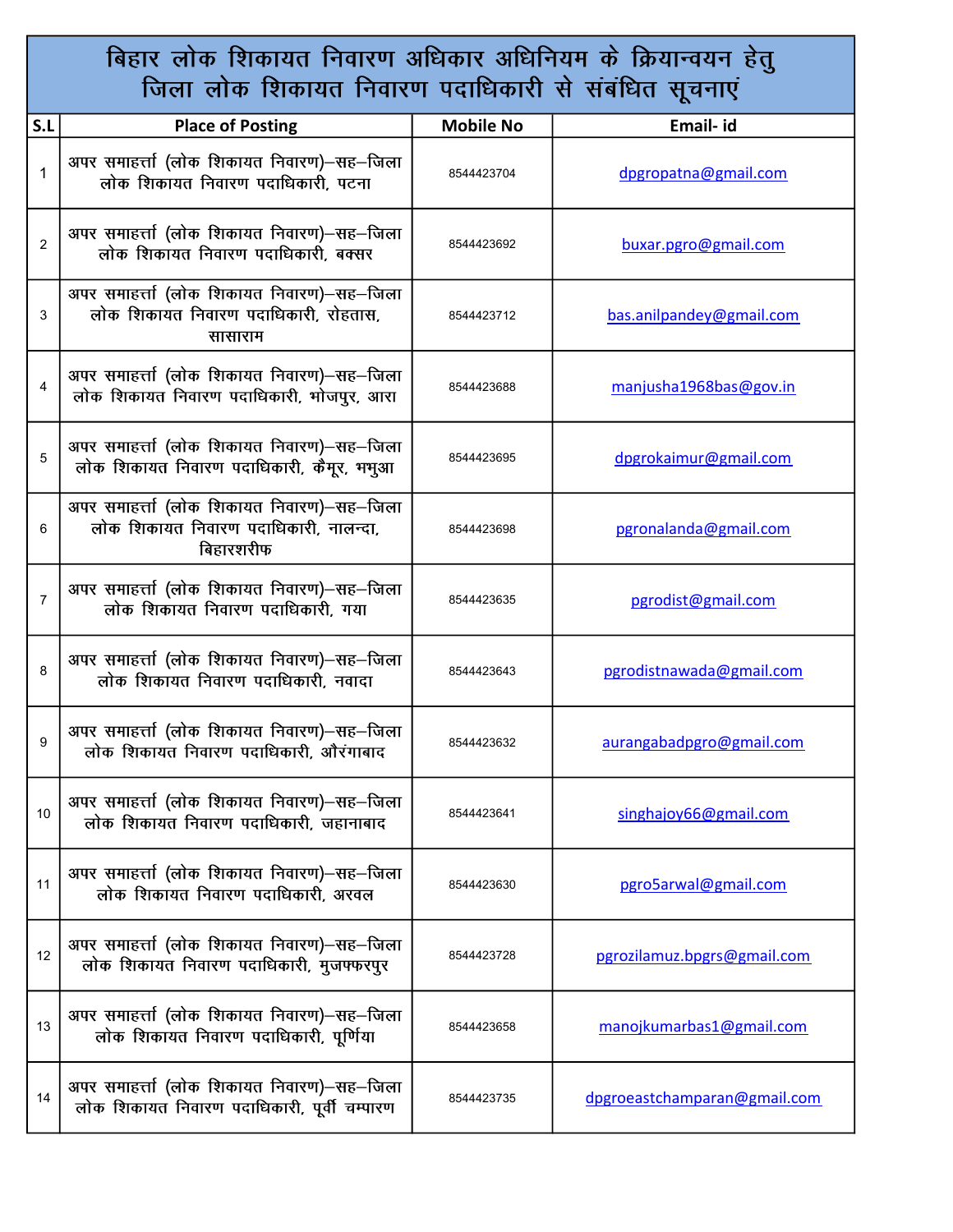| S.L | <b>Place of Posting</b>                                                                    | <b>Mobile No</b> | Email- id                     |
|-----|--------------------------------------------------------------------------------------------|------------------|-------------------------------|
| 15  | अपर समाहर्त्ता (लोक शिकायत निवारण)-सह-जिला<br>लोक शिकायत निवारण पदाधिकारी, पश्चिम चम्पारण  | 8544423731       | dpprobettiah@gmail.com        |
| 16  | अपर समाहर्त्ता (लोक शिकायत निवारण)–सह–जिला<br>लोक शिकायत निवारण पदाधिकारी, सीतामढी         | 8544423746       | pgro.sit@gmail.com            |
| 17  | अपर समाहर्त्ता (लोक शिकायत निवारण)–सह–जिला<br>लोक शिकायत निवारण पदाधिकारी, शिवहर           | 8544423743       | sheohardistrictpgro@gmail.com |
| 18  | अपर समाहर्त्ता (लोक शिकायत निवारण)–सह–जिला<br>लोक शिकायत निवारण पदाधिकारी, सारण, छपरा      | 8544423719       | saranpgro@gmail.com           |
| 19  | अपर समाहर्त्ता (लोक शिकायत निवारण)–सह–जिला<br>लोक शिकायत निवारण पदाधिकारी. सिवान           | 8544423724       | pgrosiwan@gmail.com           |
| 20  | अपर समाहर्त्ता (लोक शिकायत निवारण)–सह–जिला<br>लोक शिकायत निवारण पदाधिकारी. गोपालगंज        | 8544423716       | pgrogopalganj@gmail.com       |
| 21  | अपर समाहर्त्ता (लोक शिकायत निवारण)–सह–जिला<br>लोक शिकायत निवारण पदाधिकारी, हाजीपुर, वैशाली | 8544423752       | vaishali.bpgra@gmail.com      |
| 22  | अपर समाहर्त्ता (लोक शिकायत निवारण)–सह–जिला<br>लोक शिकायत निवारण पदाधिकारी. अररिया          | 8544423647       | pgro.hq.araria@gmail.com      |
| 23  | अपर समाहर्त्ता (लोक शिकायत निवारण)–सह–जिला<br>लोक शिकायत निवारण पदाधिकारी, कटिहार          | 8544423652       | dist.pgro.katihar@gmail.com   |
| 24  | अपर समाहर्त्ता (लोक शिकायत निवारण)-सह-जिला<br>लोक शिकायत निवारण पदाधिकारी, किशनगंज         | 8544423656       | yashmishra@gmail.com          |
| 25  | अपर समाहर्त्ता (लोक शिकायत निवारण)–सह–जिला<br>लोक शिकायत निवारण पदाधिकारी, मुंगेर          | 8544423682       | pgro.munger@gmail.com         |
| 26  | अपर समाहर्त्ता (लोक शिकायत निवारण)–सह–जिला<br>लोक शिकायत निवारण पदाधिकारी, बेगुसराय        | 8544423669       | admpgrobeg@gmail.com          |
| 27  | अपर समाहर्त्ता (लोक शिकायत निवारण)–सह–जिला<br>लोक शिकायत निवारण पदाधिकारी, जमुई            | 8544423675       | umeshsinghbas@gmail.com       |
| 28  | अपर समाहर्त्ता (लोक शिकायत निवारण)–सह–जिला<br>लोक शिकायत निवारण पदाधिकारी, शेखपुरा         | 8544423686       | dr.jlsinha@gmail.com          |
| 29  | अपर समाहर्त्ता (लोक शिकायत निवारण)–सह–जिला<br>लोक शिकायत निवारण पदाधिकारी, लखीसराय         | 8544423680       | pgrolakhisarai@gmail.com      |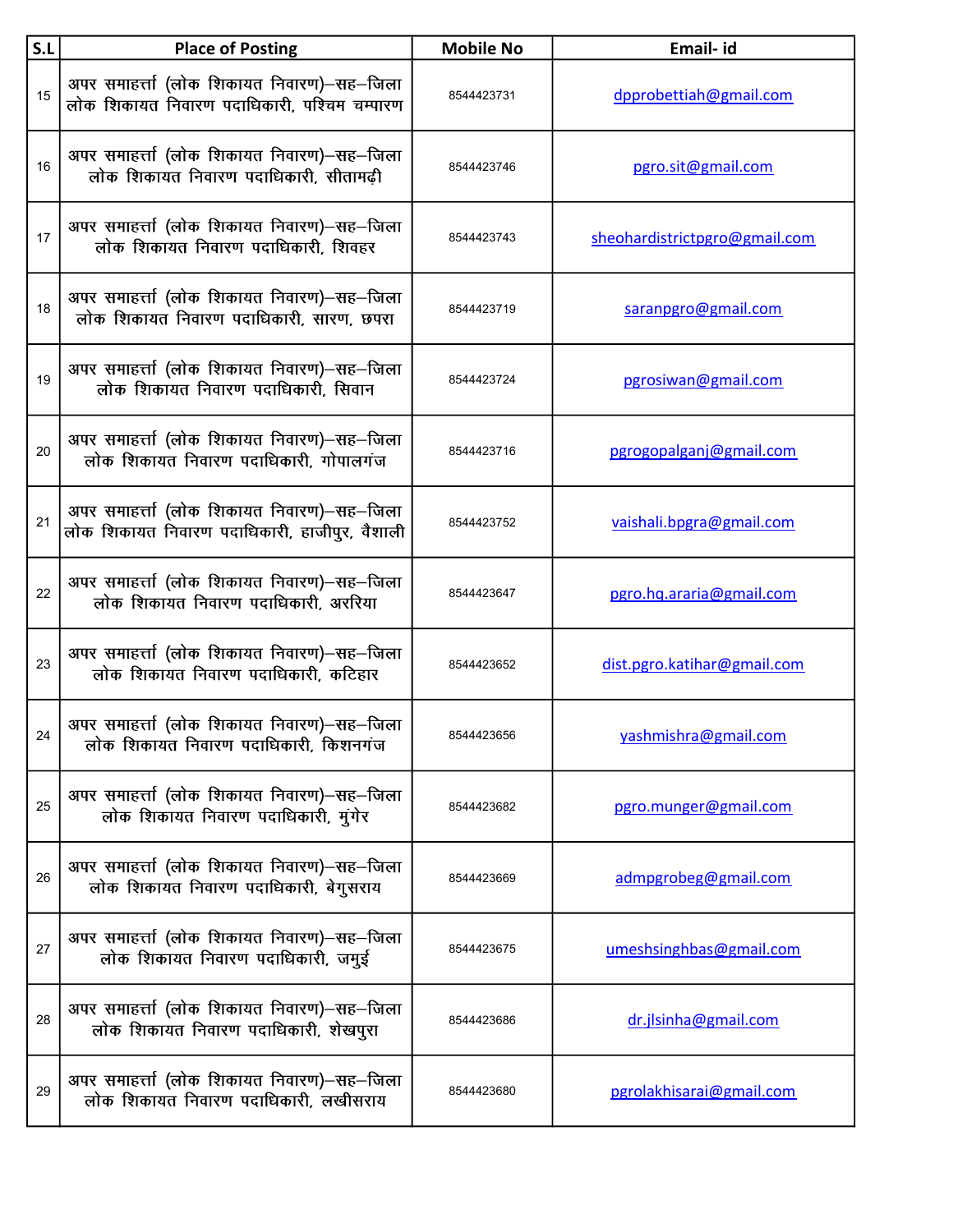| S.L | <b>Place of Posting</b>                                                              | <b>Mobile No</b> | Email- id                  |
|-----|--------------------------------------------------------------------------------------|------------------|----------------------------|
| 30  | अपर समाहर्त्ता (लोक शिकायत निवारण)–सह–जिला<br>लोक शिकायत निवारण पदाधिकारी, खगडिया    | 8544423677       | singhvijaykumar@gmail.com  |
| 31  | अपर समाहर्त्ता (लोक शिकायत निवारण)–सह–जिला<br>लोक शिकायत निवारण पदाधिकारी. सहरसा     | 8544423621       | dpgro sah@gmail.com        |
| 32  | अपर समाहर्त्ता (लोक शिकायत निवारण)–सह–जिला<br>लोक शिकायत निवारण पदाधिकारी, सुपौल     | 8544423625       | ajaykumar.adm@gmail.com    |
| 33  | अपर समाहर्त्ता (लोक शिकायत निवारण)–सह–जिला<br>लोक शिकायत निवारण पदाधिकारी, मधेपुरा   | 8544423618       | madhepuradpgro@gmail.com   |
| 34  | अपर समाहर्त्ता (लोक शिकायत निवारण)–सह–जिला<br>लोक शिकायत निवारण पदाधिकारी, दरभंगा    | 8544423602       | dpgrodarbhanga@gmail.com   |
| 35  | अपर समाहर्त्ता (लोक शिकायत निवारण)–सह–जिला<br>लोक शिकायत निवारण पदाधिकारी, मधुबनी    | 8544423606       | pgromdb@gmail.com          |
| 36  | अपर समाहर्त्ता (लोक शिकायत निवारण)–सह–जिला<br>लोक शिकायत निवारण पदाधिकारी, समस्तीपुर | 8544423613       | dpgrosamastipur@gmail.com  |
| 37  | अपर समाहर्त्ता (लोक शिकायत निवारण)–सह–जिला<br>लोक शिकायत निवारण पदाधिकारी, भागलपुर   | 8544423665       | rajivranjan57@gmail.com    |
| 38  | अपर समाहर्त्ता (लोक शिकायत निवारण)–सह–जिला<br>लोक शिकायत निवारण पदाधिकारी. बॉका      | 8544423663       | kpshrivastavabas@gmail.com |

## बिहार लोक शिकायत निवारण अधिकार अधिनियम के क्रियान्वयन हेतु अनुमंडलीय लोक शिकायत निवारण पदाधिकारी से संबंधित सूचनाएं

|                | S.L Subdivision                 | <b>Mobile No</b> | Email- id                  |
|----------------|---------------------------------|------------------|----------------------------|
|                | PGRO, PATNA, SADAR PATNA        | 8544423705       | shasee25@gmail.com         |
| $\overline{2}$ | PGRO, PATNA CITY, PATNA         | 8544423706       | rakhikeshari1967@gmail.com |
| 3              | PGRO, MASAUDHI, PATNA           | 8544423710       | spgromasaurhi@gmail.com    |
| 4              | PGRO, DANAPUR, PATNA            | 8544423709       | spgrodanapur@gmail.com     |
| 5              | PGRO, PALIGANJ, PATNA           | 8544423707       | spgropaliganj@gmail.com    |
| 6              | PGRO, BARH, PATNA               | 8544423708       | spgrobarh@gmail.com        |
|                | PGRO, BIHARSARIF, NALANDA       | 8544423699       | pgrobiharsharif@gmail.com  |
| 8              | PGRO, RAJGIR, NALANDA           | 8544423703       | cnrai93@gmail.com          |
| 9              | <b>PGRO, HILSA, NALANDA</b>     | 8544423702       | hilsapgro@gmail.com        |
| 10             | <b>PGRO, SASARAM, ROHTAS</b>    | 8544423713       | ssm.pgro@gmail.com         |
| 11             | PGRO, BIKRAMGANJ, ROHTAS        | 8544423714       | bkg.pgro@gmail.com         |
| 12             | <b>PGRO, DEHARI, ROHTAS</b>     | 8544423715       | dehripgro@gmail.com        |
| 13             | <b>PGRO, BHABUA, KAIMUR</b>     | 8544423696       | spgrobhabua@gmail.com      |
| 14             | PGRO, MOHANIYA, KAIMUR          | 8544423697       | spgromohania@gmail.com     |
| 15             | <b>PGRO, ARA SADAR, BHOJPUR</b> | 8544423689       | pgroara@gmail.com          |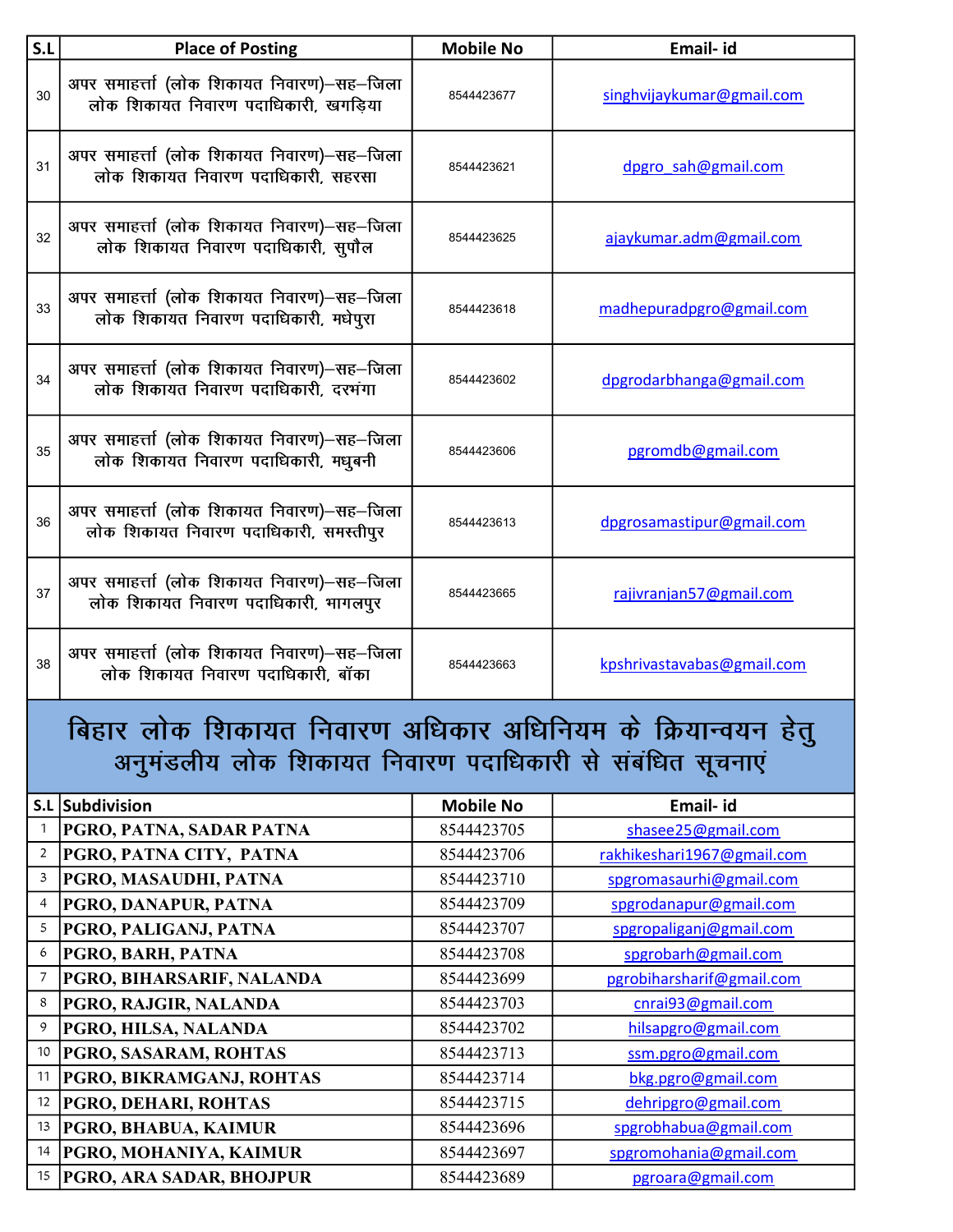| S.L | <b>Place of Posting</b>                        | <b>Mobile No</b> | Email- id                    |
|-----|------------------------------------------------|------------------|------------------------------|
| 16  | <b>PGRO, JAGADISHPUR, BHOJPUR</b>              | 8544423690       | pgrojagdishpur@gmail.com     |
| 17  | PGRO, PIRO, BHOJPUR                            | 8544423691       | pgropiro@gmail.com           |
| 18  | PGRO, BUXAR SADAR, BUXAR                       | 8544423693       | spgro.buxar@gmail.com        |
| 19  | PGRO, DUMARON, BUXAR                           | 8544423694       | dumraonsubdiv.pgro@gmail.com |
| 20  | PGRO, GAYA SADAR, GAYA                         | 8544423637       | bpgrasadar@gmail.com         |
| 21  | PGRO, TEKARI, GAYA                             | 8544423640       | bpgratekari@gmail.com        |
| 22  | PGRO, SHERGHATI, GAYA                          | 8544423639       | bpgrasherghati@gmail.com     |
| 23  | PGRO, NIMCHAKBATHANI, GAYA                     | 8544423638       | bpgraneembathani@gmail.com   |
| 24  | <b>PGRO, JEHANABAD SADAR, JEHANABAD</b>        | 8544423642       | pgrosubjeh@gmail.com         |
| 25  | PGRO, ARWAL, ARWAL                             | 8544423631       | brpgrssdoarwal@gmail.com     |
| 26  | PGRO, NAWADA SADAR, NAWADA                     | 8544423645       | pgrosubnwd@gmail.com         |
| 27  | PGRO, RAJAULI, NAWADA                          | 8544423646       | anandbas1@gmail.com          |
| 28  | PGRO, AURANGABAD SADAR,<br><b>AURANGABAD</b>   | 8544423633       | bpgrasdaurangabad@gmail.com  |
| 29  | PGRO, DAUDNAGAR, AURANGABAD                    | 8544423634       | pgro.daudnagar@gmail.com     |
| 30  | PGRO, SARAN SADAR, SARAN                       | 8544423720       | pgrosadarchapra@gmail.com    |
| 31  | PGRO, MADHAURA, SARAN                          | 8544423721       | pgromarhaura@gmail.com       |
| 32  | PGRO, SONPUR, SARAN                            | 8544423722       | pgrosonpur@gmail.com         |
| 33  | PGRO, SIWAN SADAR, SIWAN                       | 8544423727       | pgrosadarsiwan@gmail.com     |
| 34  | PGRO, MAHARAJGANJ, SIWAN                       | 8544423726       | bas.ravindra@gmail.com       |
| 35  | PGRO, GOPALGANJ SADAR, GOPALGANJ               | 8544423717       | gopalganjsubpgro@gmail.com   |
| 36  | PGRO, HATHUA, GOPALGANJ                        | 8544423718       | pgrohathua@gmail.com         |
| 37  | PGRO, MUZAFFARPUR PURVI,<br><b>MUZAFFARPUR</b> | 8544423729       | pgroeastmuz@gmail.com        |
| 38  | PGRO, MUZAFFARPUR WEST,<br><b>MUZAFFARPUR</b>  | 8544423730       | pgrowestmuz@gmail.com        |
| 39  | PGRO, SITAMARHI SADAR, SITHAMRHI               | 8544423748       | pgrosadarstm@gmail.com       |
| 40  | <b>PGRO, BELSAND, SITHAMRHI</b>                | 8544423751       | belsandpgro@gmail.com        |
| 41  | PGRO, PUPARI, SITHAMARHI                       | 8544423748       | pgro.pupri@gmail.com         |
| 42  | PGRO, SHEOHAR SADAR, SHEOHAR                   | 8544423745       | sdpgroshr@gmail.com          |
| 43  | PGRO, BETIYA, WEST CHAMPARAN                   | 8544423734       | spgrobettiah@gmail.com       |
| 44  | PGRO, BAGAHA, WEST CHAMPARAN                   | 8544423732       | spgrobagaha@gmail.com        |
| 45  | PGRO, NARKATIYAGANJ, WEST<br><b>CHAMPARAN</b>  | 8544423733       | spgronarkatiaganj@gmail.com  |
| 46  | PGRO, MOTIHARI, EAST CHAMPARAN                 | 8544423736       | pgrosadar@gmail.com          |
| 47  | PGRO, CHAKIYA, EAST CHAMPARAN                  | 8544423738       | sdpgro.chakia.ec@gmail.com   |
| 48  | PGRO, ARERAJ, EAST CHAMPARAN                   | 8544423740       | janshikayat.areraj@gmail.com |
| 49  | PGRO, RAKAXAUL, EAST CHAMPARAN                 | 8544423742       | raxaul.pgro16@gmail.com      |
| 50  | PGRO, SHIKARHANA, EAST<br><b>CHAMPARAN</b>     | 8544423739       | sdpgro.sikarahana@gmail.com  |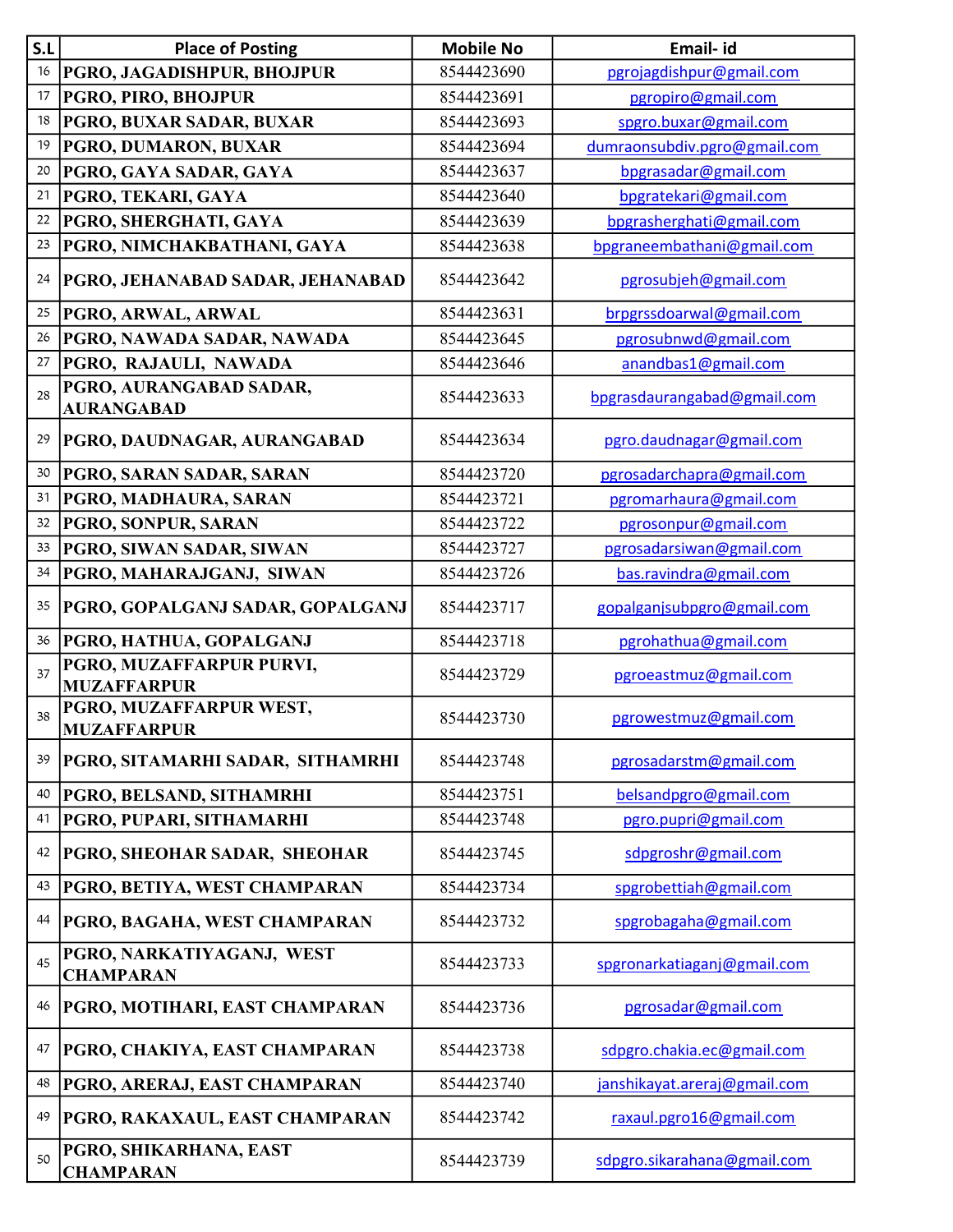| S.L | <b>Place of Posting</b>                      | <b>Mobile No</b> | Email- id                    |
|-----|----------------------------------------------|------------------|------------------------------|
| 51  | PGRO, PAKARI DAYAL, EAST<br><b>CHAMPARAN</b> | 8544423741       | spgro.pkd@gmail.com          |
| 52  | <b>PGRO, HAJIPUR, VAISHALI</b>               | 8544423753       | zafar.bas.46@gmail.com       |
| 53  | PGRO, MAHANAR, VAISHALI                      | 8544423755       | pgromahnar123@gmail.com      |
| 54  | PGRO, MAHUYA, VAISHALI                       | 8544423754       | sumitkumarbas@gmail.com      |
| 55  | PGRO, DARBHANGA SADAR,<br><b>DARBHANGA</b>   | 8544423605       | sdpgrodarbhanga@gmail.com    |
| 56  | <b>PGRO, BENIPUR, DARBHANGA</b>              | 8544423603       | sdpgrobenipur@gmail.com      |
| 57  | <b>PGRO, BIRAUL, DARBHABGA</b>               | 8544423604       | sdpgrobiraul@gmail.com       |
| 58  | PGRO, MADHUBANI SADAR,<br><b>MADHUBANI</b>   | 8544423607       | pgrosadar.mdb@gmail.com      |
| 59  | <b>PGRO, JAYNAGAR, MADHUBANI</b>             | 8544423609       | pgro.jainagar@gmail.com      |
| 60  | PGRO, BENIPATTI, MADHUBANI                   | 8544423608       | pgrobenipatti@gmail.com      |
| 61  | <b>PGRO, JHANJHARPUR, MADHUBANI</b>          | 8544423610       | spgrojjp@gmail.com           |
| 62  | PGRO, FULPARAS, MADHUBANI                    | 8544423612       | pgrophulsubdiv@gmail.com     |
| 63  | PGRO, SAMASTIPUR SADAR,<br><b>SAMASTIPUR</b> | 8544423617       | samastipurpgro16@gmail.com   |
| 64  | <b>PGRO, SHAPURPATORI, SAMASTIPUR</b>        | 8544423615       | pgropatori16@gmail.com       |
| 65  | <b>PGRO, DALSINGHSARAY, SAMASTIPUR</b>       | 8544423614       | pgrodalsingsarai@gmail.com   |
| 66  | <b>PGRO, ROSEDA, SAMASTIPUR</b>              | 8544423616       | pgrorosera@gmail.com         |
| 67  | PGRO, SAHARSA SADAR, SAHARSA                 | 8544423622       | pgro.saharsasadar@gmail.com  |
| 68  | PGRO, SIMARI BAKHTIYARPUR,<br><b>SAHARSA</b> | 8544423624       | rkumarcda@gmail.com          |
| द   | <b>PGRO, SUPAUL SADAR</b>                    | 8544423626       | pgrosubsupaul@gmail.com      |
| 70  | <b>PGRO, VEERPUR, SUPAUL</b>                 | 8544423628       | pgrobirpur@gmail.com         |
| 71  | PGRO, TERVENIGANJ, SUPAUL                    | 8544423627       | pgrotbg@gmail.com            |
| 72  | <b>PGRO, NIRMALI, SUPAUL</b>                 | 8544423629       | pgronirmali@gmail.com        |
| 73  | PGRO, MADHEPURA SADAR,<br><b>MADHEPURA</b>   | 8544423619       | pgroslsnomadhepura@gmail.com |
| 74  | PGRO, UDAKISHUNGANJ, MADHEPURA               | 8544423620       | spgroudakishunganj@gmail.com |
| 75  | PGRO, ARARIA SADAR, ARARIA                   | 8544423648       | pgro.araria@gmail.com        |
| 76  | PGRO, FARBISGANJ ARARIA                      | 8544423649       | sdpgroforbesganj@gmail.com   |
| 77  | PGRO, KISHANGANJ, KISHANGANJ                 | 8544423657       | spgrokishanganj@gmail.com    |
| 78  | PGRO, KATIHAR SADAR, KATIHAR                 | 8544423653       | pgrosubkatihar@gmail.com     |
| 79  | PGRO, MANIHAR, KATIHAR                       | 8544423654       | pgro.manihari@gmail.com      |
| 80  | PGRO, BARSOI, KATIHAR                        | 8544423655       | pgro.barsoi@gmail.com        |
| 81  | PGRO, BHAGALPUR SADAR,<br><b>BHAGALPUR</b>   | 8544423666       | pgrosadarbgp@gmail.com       |
| 82  | PGRO, KAHALGAON, BHALGALPUR                  | 8544423667       | csjha.bakaro@gmail.com       |
| 83  | PGRO, NAUGACHIYA, BHALGALPUR                 | 8544423668       | vipinbas@gmail.com           |
| 84  | PGRO, BANKA SADAR, BANKA                     | 8544423664       | skumarlalbas@gmail.com       |
| 85  | PGRO, MUNGER SADAR, MUNGER                   | 8544423683       | pgrosadarmunger@gmail.com    |
| 86  | <b>PGRO, HAVELIKHAGARPUR, MUNGER</b>         | 8544423684       | pgro.kgp@gmail.com           |